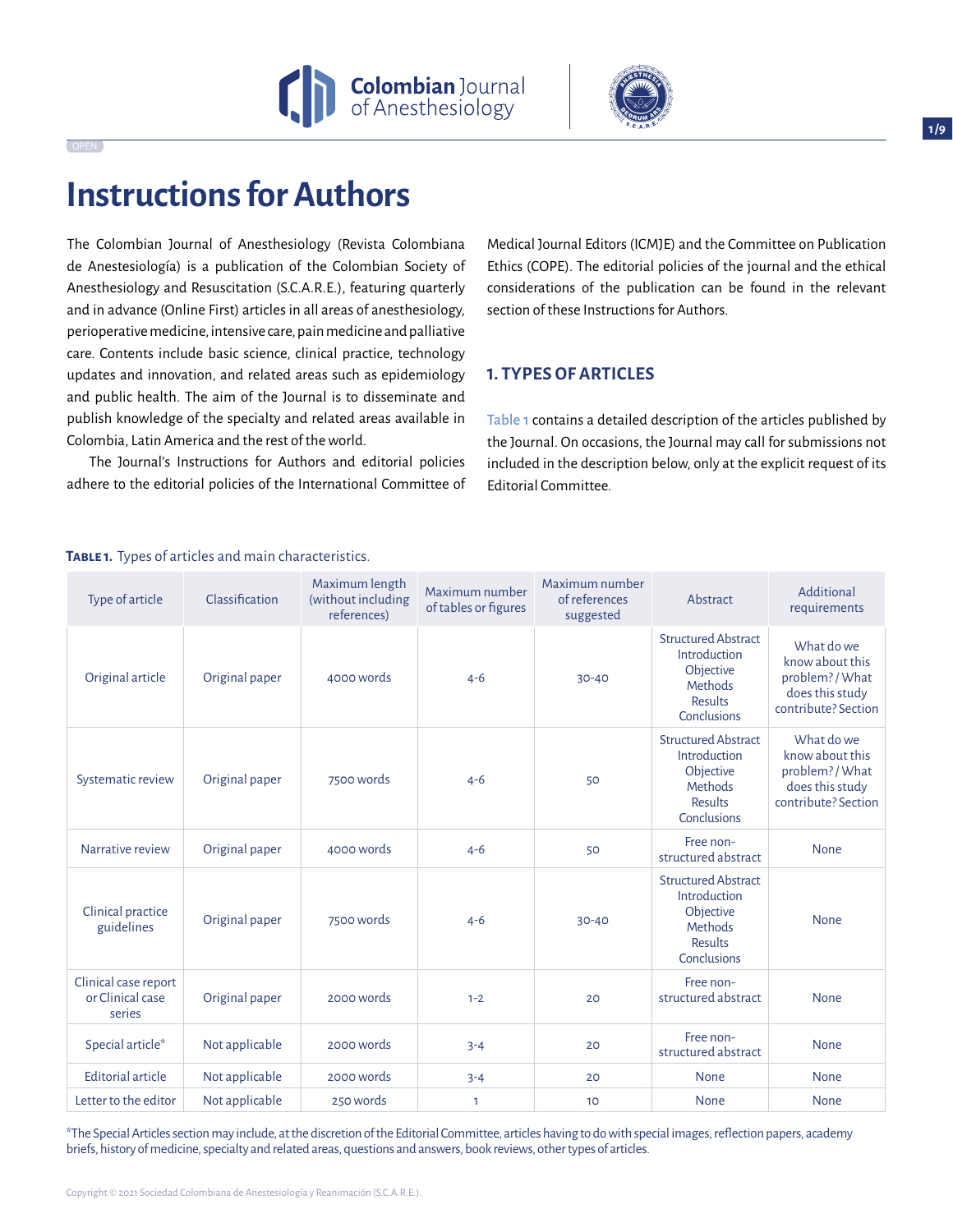# **2. MANUSCRIPT PREPARATION**

The Journal's editorial management is carried out through the Clarivate Analytics ScholarOne editorial management platform. The entire reception, revision, edition and publication process is done through the virtual management site [\(https://mc04.](https://mc04.manuscriptcentral.com/cjanesthesiology) [manuscriptcentral.com/cjanesthesiology\)](https://mc04.manuscriptcentral.com/cjanesthesiology) which is linked to the Journal website [http://](http://www.revcolanest.com.co) [www.revcolanest.com.co.](http://www.revcolanest.com.co)

The Journal receives manuscripts written in Spanish and English (American) which must be written in clear and grammatically correct language. All sections of the standard manuscript structure must be included in a single text file, except for tables and figures, which must be presented in separate files. Spacing should be 1.5, the font type and size must be Arial 12 pt and must not include line numbering. The acceptable file types for the manuscript (both text and tables) are .doc and .docx. Other non-editable formats, such as .pdf, are not acceptable. Manuscripts that do not comply with the format requested by the Journal will be sent back to the authors for revision before starting the editorial process.

# **2.1 Standard structure of a manuscript (applies mainly to original and related articles)**

· Title page

· Summary and key words (abstract and key words)

Adherence to international guidelines for appropriate and complete research reporting

· What do we know about this problem and what does this study contribute? (applies to some manuscripts, Table 1)

- · Introduction
- · Methods
- · Results (including tables)
- · Discussion
- · Acknowledgements
- · References
- · Figures (including title, keys and source)
- · Supplementary content

## *2.1.1 Title page*

This is the initial presentation of the manuscript. It must contain the following elements:

**· Title.** Include a descriptive title of the paper; the title should not be a sentence. Private or brand names may not be used for drugs or agents in titles of articles. Include the study design in the title, for example, "randomized controlled study" or "systematic review" or "case report." Titles should be as informative and complete as possible and should be presented in Spanish and English, with a maximum of 12 words.

**· Authors and affiliations.** Authors' names should be written in the following order: full name(s) and surname(s) of each author, medical degrees and highest academic level. Name of all departments and institutions to which the paper is to be attributed. In the case of papers by a large group or a center, the list of authors should include the persons whose contributions meet the ICMJE authorship criteria, as well as the name of the group. If the article is submitted on behalf of a consortium, the names of all authors and their affiliation should be listed at the end of the article. Each author must include his/her ORCID and Twitter accounts, or at least have one for the corresponding author.

Each author's contribution in the preparation of the manuscript must be described in the Authors' Contributions Section, and their designation should be strictly according to the ICMJE's authorship criteria.

**· Address for correspondence.** One of the authors must be designated to be the corresponding author and a current e-mail address and institutional physical address must be provided. Use of personal addresses should be avoided.

## *2.1.2 Abstract and keywords*

All original articles must include a structured abstract of up to 250 words, according to the classifications listed in Table 1, with the following sections: Introduction

(including main objective), methods, results and conclusions. Each section must respectively describe the studied problem, how the study was conducted, the main results and the authors' conclusion vis-à-vis the results. This section should not include references. Conventional narrative reviews should include an unstructured abstract of up to 250 words. Abstract information must be consistent with the content in the manuscript body. For systematic reviews and controlled clinical trials, the final section of the abstract is required to contain the registration codes of their respective protocols.

Each article must have between 5 and 7 keywords separated by semicolons. These should be judiciously and strictly selected from the DeCS [\(https://decs.bvsalud.org/E/](https://decs.bvsalud.org/E/homepagee.htm) [homepagee.htm\)](https://decs.bvsalud.org/E/homepagee.htm) and MeSH [\(https://www.](https://www.ncbi.nlm.nih.gov/mesh/) [ncbi.nlm.nih.gov/mesh/](https://www.ncbi.nlm.nih.gov/mesh/)) Spanish and English language glossaries, respectively, and be representative of the title of the manuscript.

The section ends with the translated American English version of the abstract as well as the corresponding keywords.

# *2.1.3 Adherence to international guidelines for appropriate and complete research reporting*

The "Enhancing the Quality and Transparency of Health Research" Network (EQUATOR) was created to monitor and disseminate the appropriate use of guidelines to improve the quality of scientific publications by promoting transparent and accurate reporting of human subjects, health services and animal research.

As recommended by the EQUATOR Network and in full adoption of its indications, the Journal recommends compliance with applicable statements or guidelines and checklists for all researchrelated manuscripts. Adherence to these guidelines improves the completeness of the original research and generally increases the chances of receiving more complete and appropriate judgments and reviews through the editorial process. Adherence to applicable guidelines and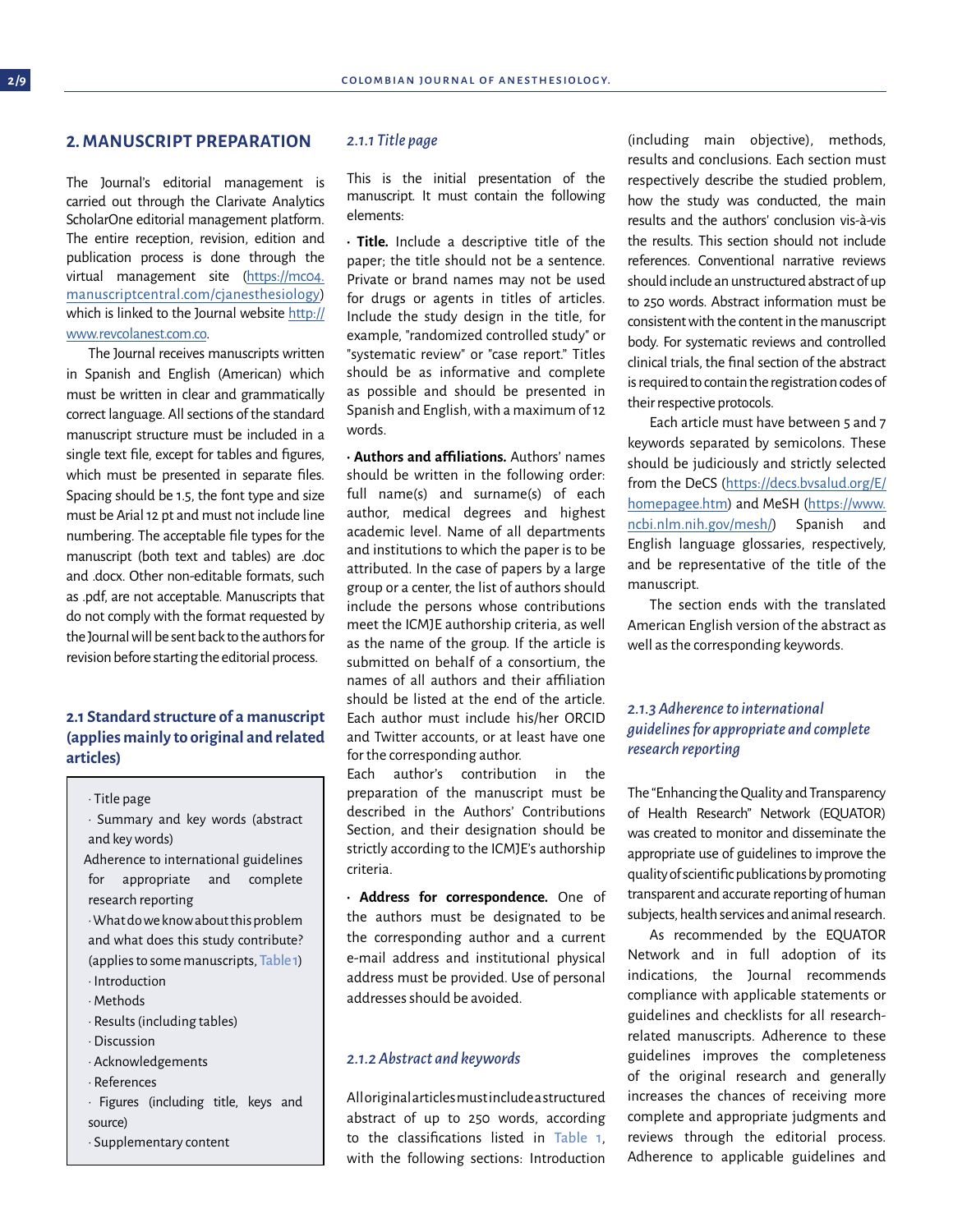their checklists promotes completeness in crucial aspects of manuscript reporting.

Authors should query the EQUATOR Network website [\(http://www.equator](http://www.equator-network.org/)[network.org/](http://www.equator-network.org/)) or the website of each statement for the most recent version. The use of the free Penelope application (EQUATOR) for verification of article completeness is strongly recommended [\(https://app.penelope.ai/\)](https://app.penelope.ai/). The corresponding study checklist should be completed and uploaded to the ScholarOne editorial management platform at the time of initial submission of the manuscript (Table 2).

# *2.1.4 What do we know about this problem and what does this study contribute?*

All articles classified as original papers and, in accordance with the characteristics listed in Table 1, must include this section, which will appear below the structured abstract and will present a quick and concise view of the article's background and results. This section should have the two short subheadings mentioned, and its content should be as brief and explanatory as possible, with a maximum of three

#### **Table 2.** International guidelines and their application in each type of article

| <b>Type of article</b>                                                 | Recommended guideline.<br><b>Related Statement</b> | <b>Statement website</b>                                                                                                                                          |  |  |
|------------------------------------------------------------------------|----------------------------------------------------|-------------------------------------------------------------------------------------------------------------------------------------------------------------------|--|--|
| Cross-sectional studies                                                | STROBE cross-sectional<br>studies                  | http://www.equator-network.org/repor-<br>ting-guide-lines/strobe/                                                                                                 |  |  |
| Case-control studies                                                   | STROBE case-control studies                        | http://www.equator-network.org/repor-<br>ting-guide-lines/strobe/                                                                                                 |  |  |
| Cohort studies                                                         | <b>STROBE</b> cohort studies                       | http://www.equator-network.org/repor-<br>ting-guide-lines/strobe/                                                                                                 |  |  |
| <b>Studies considering</b><br>diagnostic test designs                  | <b>STARD</b>                                       | http://www.equator-network.org/repor-<br>ting-guide-lines/stard/                                                                                                  |  |  |
| Studies designed to<br>evaluate prognosis or<br>predictive performance | <b>TRIPOD</b>                                      | http://www.equator-network.org/repor-<br>ting-guide-lines/tripod-statement/                                                                                       |  |  |
| Quality of care<br>improvement studies                                 | SQUIRE 2.0                                         | http://www.equator-network.org/repor-<br>ting-guide-lines/squire/                                                                                                 |  |  |
| Qualitative research<br>studies                                        | <b>SRQR</b>                                        | http://www.equator-network.org/repor-<br>ting-guide-lines/srqr/                                                                                                   |  |  |
| Economic evaluation<br>studies                                         | <b>CHEERS</b>                                      | http://www.equator-network.org/repor-<br>ting-guide-lines/cheers/                                                                                                 |  |  |
| Animal research studies                                                | <b>ARRIVE</b>                                      | http://www.equator-network.org/repor-<br>ting-guide-lines/improving-bioscien-<br>ce-research-reporting-the-arrive-gui-<br>delines-for-reporting-animal-re-search/ |  |  |
| Controlled clinical trials                                             | <b>CONSORT</b>                                     | http://www.equator-network.org/repor-<br>ting-guide-lines/consort/                                                                                                |  |  |
| Systematic literature<br>review                                        | <b>PRISMA</b>                                      | http://www.equator-network.org/repor-<br>ting-guide-lines/prisma/                                                                                                 |  |  |
| <b>Clinical Practice</b><br><b>Guidelines</b>                          | <b>AGREE</b>                                       | http://www.equator-network.org/repor-<br>ting-guidelines/<br>the-agree-reporting-checklist-a-tool-to-im-<br>prove-reporting-of-                                   |  |  |
| Case reports or case<br>series reports                                 | CARE                                               | http://www.equator-network.org/repor-<br>ting-guide-lines/care/                                                                                                   |  |  |

sentences per subheading. The maximum length of this entire section should be 130 words. For example:

#### *What do we know about this problem?*

Several ultrasound parameters have been described to evaluate hemodynamic response to fluid delivery.

· Transfontanellar ultrasound can easily be used in small children, mainly in the anterior fontanel where the internal carotid artery can be assessed.

· Previous studies have identified a relationship between response to fluid administration and respiratory variation with the maximum velocity of arterial blood flow in the ascending aorta and/or its proximal branches.

#### *What does this study contribute?*

· In infants undergoing cardiac surgery, respiratory variation in the maximum velocity of internal carotid artery blood flow measured by transfontanellar ultrasound is associated with an increase in systolic volume in response to a bolus of intravenous fluids.

#### *2.1.5 Introduction*

The introduction of a manuscript must not exceed 250 words. This section should contain: 1) the problem's background, 2) what is known and not known about it, and 3) what is the interest of the research or the hypothesis under study.

The introduction must provide the reader with clear and concise background information about the problem. Previous studies supporting the research must be briefly described. This section must always end with the clear objective of the study in the last paragraph.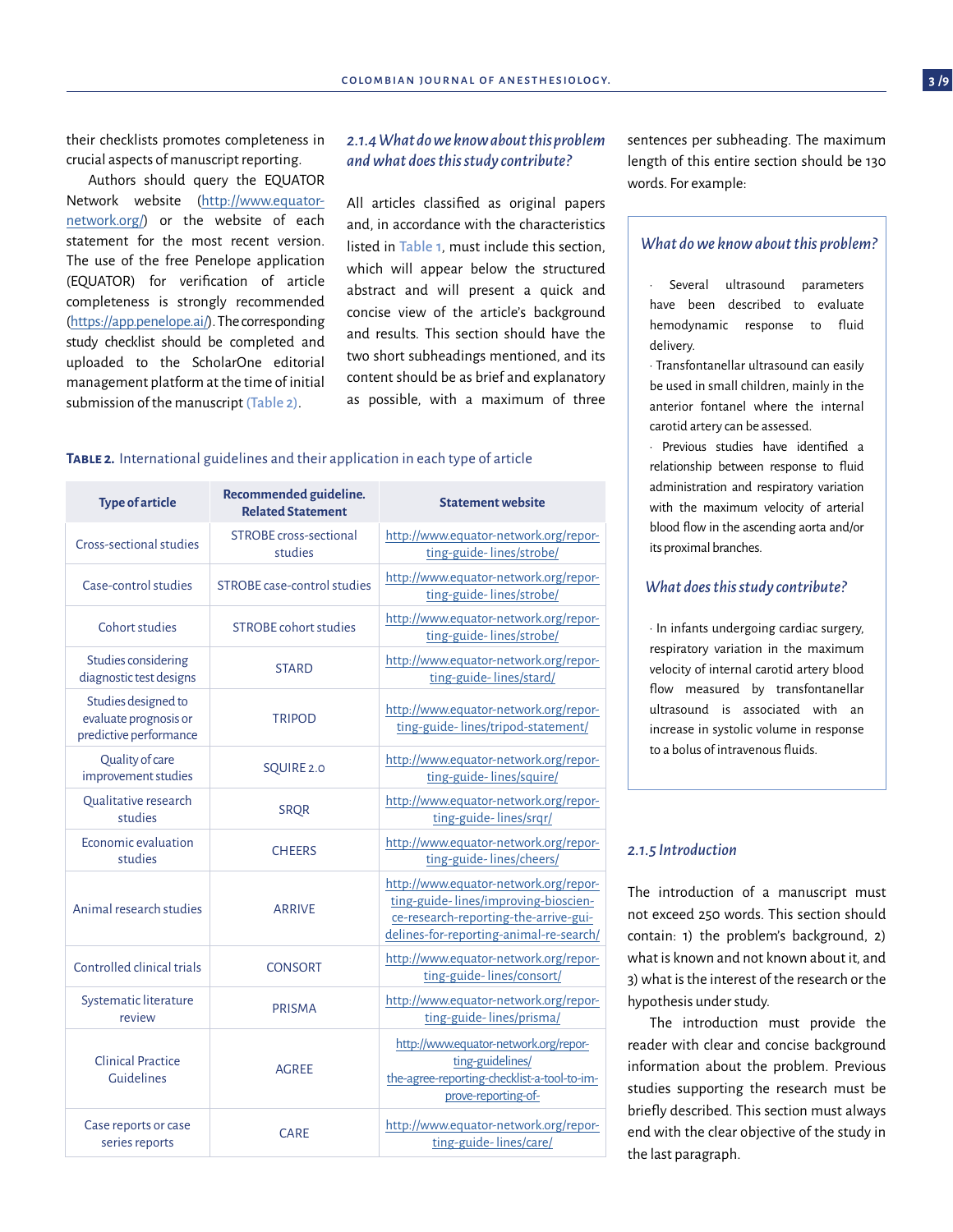## *2.1.6 Methods*

This section must provide clear information on the methodology used to conduct the study. It must be concise, but sufficient and complete.

It must begin with the type of study and contain the following sections (which may or may not be subheadings): type of study (research design), ethical approval for conducting the study, studied population, inclusion and exclusion criteria, data collection or study conduction, and must end with the statistical analysis.

Although brevity is key, the Methods section must be described in sufficient detail to allow the experiment or study to be interpreted and, if required, replicated. A detailed description of previously published methods must be avoided, however, the appropriate reference must be included.

**· Ethical approval.** All articles based on original data, derived from animal or human studies, must include a statement of ethical approval in the Methods section. This paragraph must contain the following information: name and address of the responsible ethics committee, protocol number assigned by such ethics committee and date of approval by the ethics committee. This section is mandatory. For example:

This study received ethical approval (Ethics Committee No. NAC 207) from the NAC Ethics Committee of University Hospitals in Geneva, Geneva, Switzerland, on February 12, 2015.

For studies or case reports involving human participants, clear reference must be made in the text to the written informed consent obtained from study participants; the latest version of the Declaration of Helsinki should also be consulted. For animal experiments, the guidelines for animal care and the licenses applied to conduct the study should be mentioned and reported in accordance with the ARRIVE statement (Animals in Research: Report of In Vivo Experiments). If the authorization of ethics bodies is not necessary, or if there is any deviation from these ethical requirements, the reason must be stated. Publishers may request evidence of authorization from ethics bodies. If you have the approval of a national drug agency (or similar), you should mention it and provide the details, as it will be particularly useful when it comes to the application of unregistered drugs.

It is essential to protect the patient's right to privacy. Copies of informed consents in which patients or other experimental subjects explicitly grant their authorization for the publication of photographs or other materials allowing their identification should be collected and kept. If you do not clearly include this in your research consent form, you must obtain that authorization or remove the identification material.

**· Prior registration of clinical trials and systematic reviews.** If the article submitted for publication is a controlled clinical trial, authors must attach the protocol registration number in a registry of controlled trials (such as www.ClinicalTrials. gov or http://eudract.emea.europa.eu) and the precise reference of its previous publication as a protocol, should it exist. Considering current scientific trends and international regulations, if the evaluated manuscript is a clinical trial and has no prior registration, you will not be able to continue with the editorial process. The ICMJE further recommends other registries such as: ISRCTN Register, UMIN Clinical Trials Registry, Australia New Zealand Clinical Trials Registry, Netherlands Trial Register and those listed by the World Health Organization's International Clinical Trial Registry Platform.

Similarly, in the case of systematic literature reviews, the registration code in databases of systematic review protocols (such as [https://www.crd.york.](https://www.crd.york.ac.uk/prospero) [ac.uk/prospero\)](https://www.crd.york.ac.uk/prospero) must be clearly noted.

**· Statistical analysis.** One of the main recommendations is that all statistical methods are described in sufficient detail to enable a knowledgeable reader and other authors to verify the analysis and results. Wherever possible, results should be quantified and presented with appropriate indicators of measurement error or uncertainty (confidence intervals). Confidence intervals provide a more informative way to report a test of significance than a simple p value.

As a general strategy, statistical reporting of results should allow other researchers to use the estimates in other analyses. This principle requires descriptive statistics to be reported in sufficient detail, such as proportion numerators and denominators, especially in relation to risks, odds and hazard ratios. Similarly, p values alone are not sufficient. Instead, descriptive results are required for the variables being compared, including the sample size of the groups involved, the estimate (or "effect size") associated with the p value, and a precision measure for the estimate, usually a 95% confidence interval.

All authors are advised to seek appropriate statistical advice before beginning their study. This will ensure the quality of the scientific method used. The details for an appropriate and complete report of the statistical methods are crucial and we recommend consulting the following references in order to maximize their quality:

Lang TA, Altman DG. Basic statistical reporting for articles published in biomedical journals: the "Statistical Analyses and Methods in the Published Literature" or the SAMPL Guidelines. Int J Nurs Stud. 2015;52(1):5-9. doi: [ht](http://10.1016/j.ijnurstu.2014.09.006)[tp://10.1016/j.ijnurstu.2014.09.006.](http://10.1016/j.ijnurstu.2014.09.006)

Assel M, Sjoberg D, Elders A, et al. Guidelines for reporting of statistics for clinical research in urology. BJU Int. 2019;123(3):401-10. doi: <http://10.1111/bju.14640>.

Harrell F. Department of Biostatistics. Vanderbilt University. Statistical Problems to Document and to Avoid [internet]. Available on: [http://biostat.mc.vanderbilt.edu/wiki/Main/](http://biostat.mc.vanderbilt.edu/wiki/Main/ManuscriptChecklist) [ManuscriptChecklist](http://biostat.mc.vanderbilt.edu/wiki/Main/ManuscriptChecklist).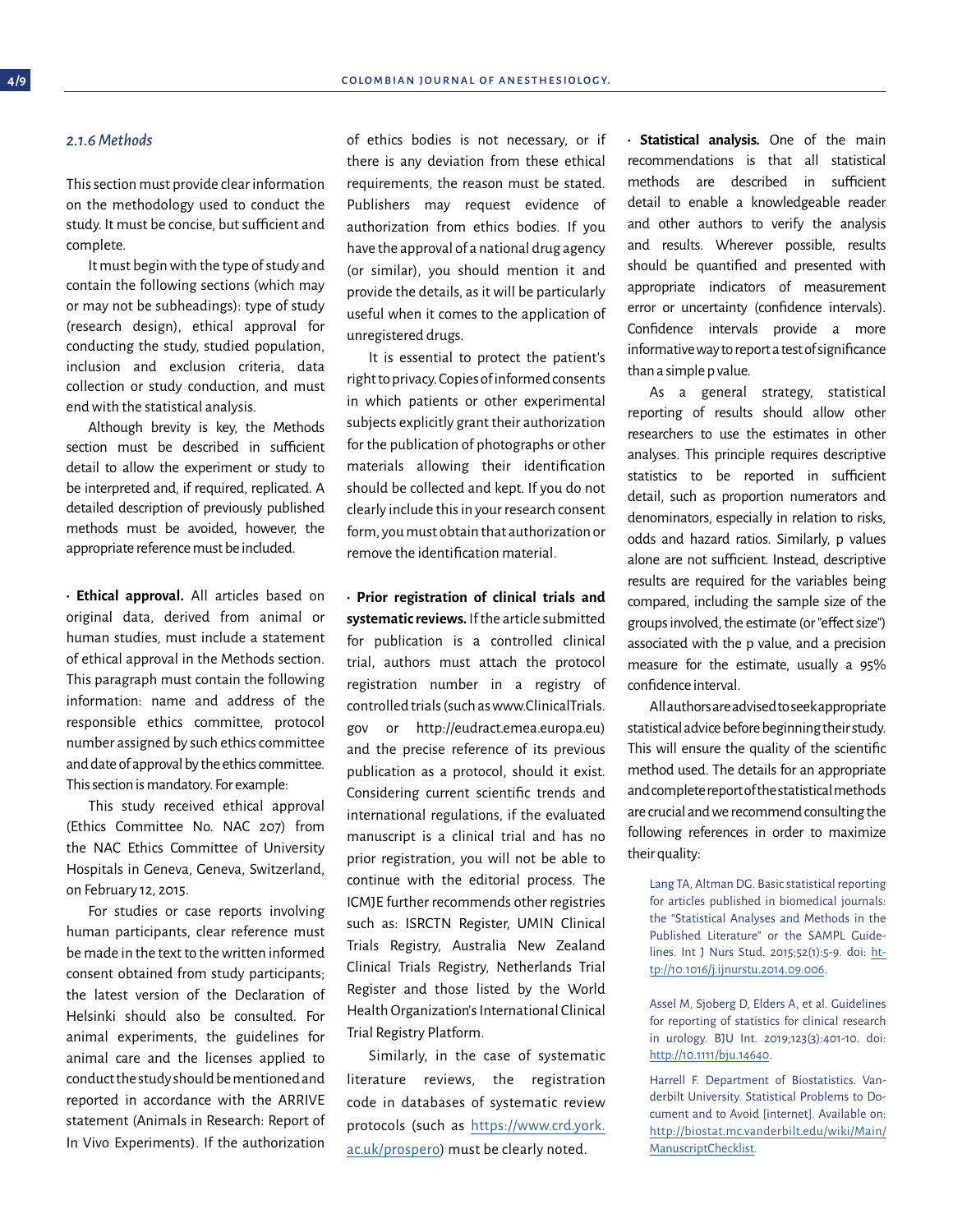## *2.1.7 Results*

Results should be concise and ordered in such a way that they answer the main research objective. Detailed repetition of the results in the text and in tables and figures must be avoided. Results must have a logical order, and both positive as well as negative results must be emphasized.

The results must be presented in such a way that the reader can evaluate the statistical inferences under study. The manuscript's text must contain a reference to each table or figure using Arabic numerals and this must be done in the order in which they appear in the text, e.g., table 1 or figure 1. For full details about how to present tables and figures, please refer to section 2.1.11.

## *2.1.8 Discussion*

The objective of this section is to interpret and compare the results. The use of the following structure in the discussion, without subheadings, is suggested:

**· Main findings of the study.** A concise description of the study must be provided, meaning that all the results with their statistics should not be repeated. For example, "The incidence of hypotension found in the study population was 15% during the first operative hour and it is higher than the incidence reported at a national level."

**· Comparison with previous or similar studies.** This section must be consistent with the statements mentioned in the introduction and in relation to prior studies on the subject. Rationales that can explain important differences between the data of the current study and data of prior studies must be included, avoiding speculation.

**· What is the added contribution of the study results?** It is reasonable to suggest potential explanations for the findings and differences with prior studies, but any "gaps" in the reasoning must be acknowledged.

**· Strengths and weaknesses of the study.** The strengths of the study in terms of originality, design and implications must be described. Likewise, it is appropriate to make a brief mention of any limitation of the study; for example, in terms of patient population, the limitations of the analytical tests, measurements or patients lost to follow-up. Authors are advised to give an honest but brief account in this section, and to ensure that results are valued in the light of those strengths or limitations.

**· Implications for practice and/or research.** The contributions of the paper in practical terms must be included in this section. For example: "The study allows to identify risk factors in this population." Moreover, the aim of this section is to identify potential fields of study to approach some of the explanations and limitations discussed above.

**· Conclusions:** The knowledge contribution of the study related to the stated objective is presented here. A common mistake is to exaggerate the results of a study or give them a wider scope than they truly have. It may be appropriate to include the implications of conclusions for clinical or public health practice and indications for further research in this area of interest.

#### *2.1.9 Acknowledgements*

This section must be entitled "Acknowledgements" and include the following statements in separate paragraphs or statements with subheadings:

**· Authors' contributions.** The Journal follows the ICMJE authorship recommendations. Each manuscript must contain the activities carried out by each member author. For example:

*- Author 1 (initials).* Study planning, data collection, interpretation of results, and initial writing of the manuscript.

*- Author 2 (initials).* Study planning, data collection, interpretation of results, data analysis, and final writing of the manuscript.

*- Author 3 (initials).* Conception of the original

project, study planning, interpretation of results, and final writing and approval of the manuscript.

**· Assistance for the study.** Recognition must be given only to those who have made a substantial contribution to the study. Authors are responsible for obtaining written permission from individuals recognized by name, in the event that readers are able to infer their endorsement from data and conclusions. In the event no assistance for the study has been received, the following statement must be included: "Assistance for the study: None."

**· Financial support and sponsorship.** It is necessary to refer to all financing sources with respect to the article in question. If there are none, the following statement should be included: "Financial support and sponsorship: None."

**· Conflicts of interest.** It is mandatory to refer to all conflicts of interest related to the article in question: financial, consulting, institutional and other types that could cause bias or conflict of interest. If there are no conflicts of interest, the following statement must be included: "Conflicts of interest: None."

 It is very important to acknowledge all sources of financial assistance, funds, and any other sources that may obtain or expect benefits from the publication of the manuscript. The corresponding author must complete a questionnaire on conflict of economic interest on behalf of all coauthors at the time of initial submission of the manuscript. The primary purpose of this section is to determine whether the authors have received any financial support that could create a conflict of interest. In addition to economic interests, conflict may exist when a person believes that a relationship (such as double commitment, conflicting interests or conflicting loyalties) may affect his or her scientific judgment. In addition to completing the questionnaire on economic conflicts, authors must explicitly state all relevant conflicts of interest in this section.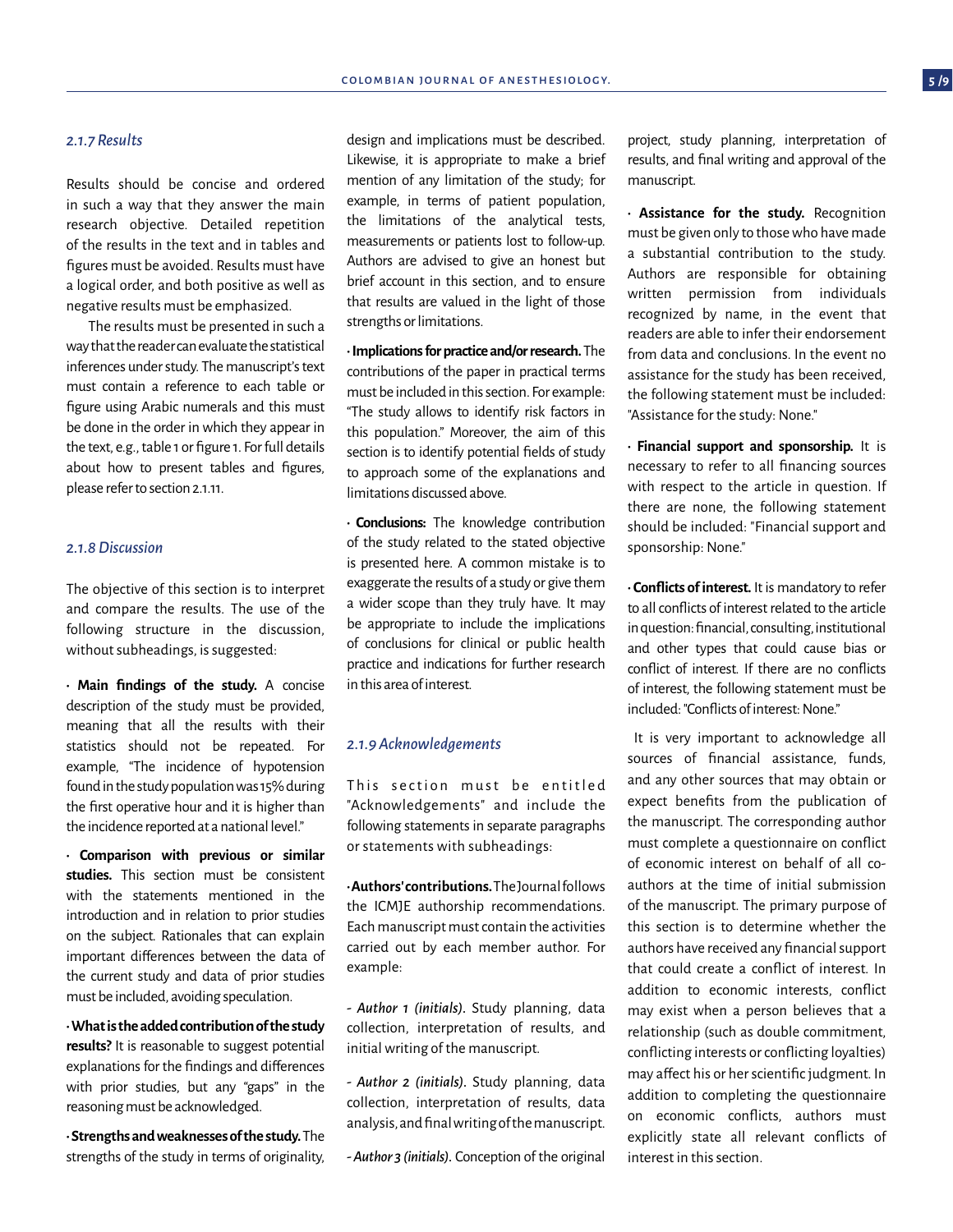**· Presentations (for original papers only).** Preliminary data presentations at international meetings, for instance, must be acknowledged separately. If no preliminary data were presented, please include the following statement: "Presentations: None".

**· Appreciation.** This section is reserved for people who participated in research processes and who do not meet the authorship requirements detailed by the ICMJE. Briefly, an author must strictly comply with the following four conditions: 1) Make a substantial contribution to the conception, design, data acquisition, data analysis or interpretation; 2) Write draft versions of the article or critically review its content; 3) Approve the final version for publication; 4) Agree with all reported aspects of the paper in question related to the validity and completeness of the information.

#### *2.1.10 References*

The Journal uses the Vancouver style, in which references are numbered at the time of quoting authors, using Arabic numerals in parentheses, maintaining the sequence and the same number for each cited reference. The list of references must be presented in the same numerical order at the end of the article. The suggested number of references found in Table 1 must be taken into consideration, in accordance with the type of article.

 When a reference is included in a table or figure, it must follow the sequence of appearance in the text. The accuracy of punctuation and abbreviations in journals is of vital importance. The DOI must be included at the end of each reference, as follows:

#### http://www.doi.org/#doidelartículo.

According to editorial policy, it is recommended not to include unpublished documents in the references.

The following examples illustrate the

main citation formats found in the Journal. [Journal Article] Petitti DB, Crooks VC, Buckwalter JG, et al. Blood pressure levels before dementia. Arch Neurol. 2005;62(1):112-6. DOI: <https://doi.org/10.1001/archneur.62.1.112>

[Complete Book] Iverson C, Flanagin A, Fontanarosa PB, et al. American Medical Association manual of style. 9th ed. Baltimore (MD): Williams & Wilkins; c1998. 660 p.

[Book Chapter] Riffenburgh RH. Statistics in medicine. 2nd ed. Amsterdam (Netherlands): Elsevier Academic Press; c2006. Chapter 24, Regression and correlation methods; p. 447-86.

[Website] AMA: helping doctors help patients [Internet]. Chicago: American Medical Association; c1995-2007 [quoted: 2007 Feb 22]. Available on: [http://www.ama-assn.org/]( http://www.ama-assn.org/).

For queries on how to properly cite other types of resources and sources of information check the following website for free: (https://guides.library.uq.edu.au/ referencing/vancouver).

## **2.1.11 Tables, figures and images**

Tables and figures are useful for presenting complex or very extensive data in a more appropriate way and with greater ease of interpretation. The text of the manuscript must contain a reference to each table or figure using Arabic numerals and should be in the order in which they appear in the text. Each table must be prepared as part of the same manuscript text and incorporated in the order in which they appear.

Each table must contain a short title, appropriate headings in each column and keys as appropriate. Explanatory notes should be at the bottom of the table and not in the header. The use of abbreviations in column headings is not allowed. Any abbreviations used in the body of the table, including hyphens, should be defined in the table footnotes, numbered according to the reading order. If data from another published or unpublished source are used, it is necessary to obtain

the corresponding authorization and give full credit to the source by quoting the name of the first author of the previous series, and include the reference number and year next to the author's name. Each series mentioned in a table should be listed in the References section. The source should be clearly specified (e.g., Source: Prepared by the author) at the end of each table or figure. In case it does not belong to the author, relevant permissions of reproduction authorized by the owners of the reproduction rights must be attached.

Authors are encouraged to submit tables that are not essential as Supplementary digital content for publication in virtual form only. For further details, see section 2.1.12, Supplementary Content.

Figures and images be uploaded in the highest available resolution of at least 300 dpi (they will not be accepted or published in low resolution). Keys must be provided for all figures, numbered accordingly. Figures must not be incorporated into the main body of text file and each figure should be uploaded as a separate file. Each file should be saved with the appropriate figure number (e.g., Figure 1.tif). The names of the figures must be assigned using the Description field that appears in the Attached Files section of the Editorial Manager (e.g., Figure 1, Figure 2). Figures and images must be cited consecutively in the manuscript, and numbered in the order in which they are referred to. Moreover, figures must be presented in one of the following formats: EPS, TIFF, JPEG, GIF, PNG and, in any case, the resolution must be at least 300 dpi. The image must not contain "key" text, titles or numbers of the figure incorporated therewith. Keys of all figures must be short and specific and must appear on a separate page at the end of the manuscript. Keys must indicate the number of the figure and must be numbered correctly.

If photographs of people are used, their identity must be masked or, otherwise,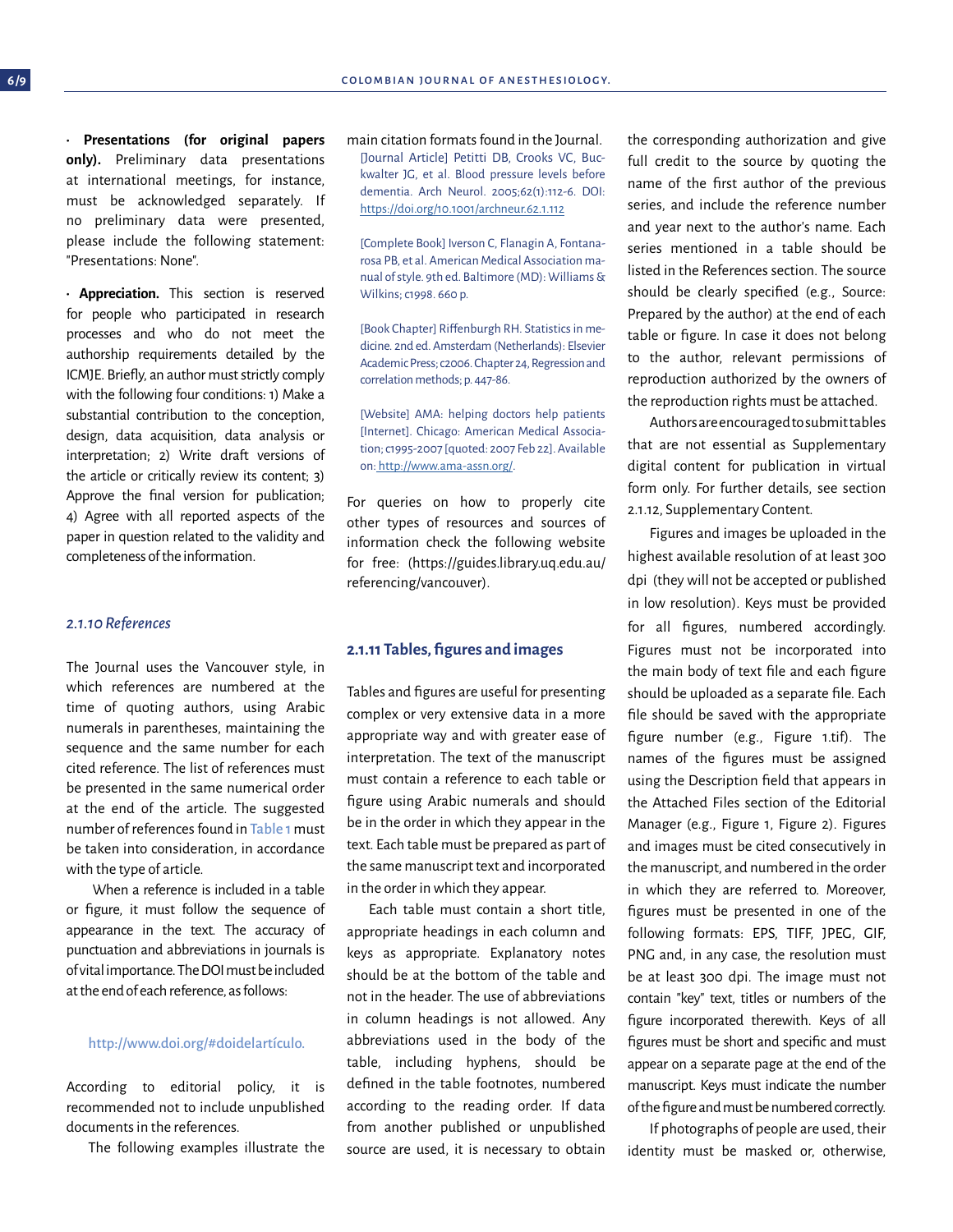informed consent for their use must be obtained. If necessary, Editors may request copies of the informed consents. In the case of previously published figures, credit must be given to the original source and, together with the material, the written authorization of the holder of the copyright must be given for the printed format and also for the electronic format. Authorization is mandatory, regardless of authorship or publisher, except for documents that are already in the public domain.

#### *2.1.12 Supplementary Content*

Authors may submit supplementary content to complete the information provided in the manuscript. Supplementary content includes the following: text, tables, figures, secondary references for information presented as supplementary content, audio and video. Supplementary content must be cited consecutively in the main body of the manuscript text. Supplementary content files will be available through URLs included in citation points within the article. It should be noted that Journal policies regarding peer review, patient anonymity, ethics, financial conflicts of interest, copyright and authorization, applicable to manuscripts, are also applicable to the Supplementary content. Authors must mask patient eyes and remove patient names from Supplementary digital content, unless they obtain informed consents from the patients and submit them as Supplementary content at the time of submission of the manuscript.

**· Format, file type and size requirements.**  Supplementary content may be submitted in the formats described above, indicating the title of the article and the name of the first author for clarity purposes. Supplementary content must include a consecutive number in case there is more than one (1, 2, 3, etc.). Each supplementary content in the file must have a visual header in the name format (e.g., "Supplementary content, Figure 1"; "Supplementary content, Materials and Methods"), and the corresponding citation should appear consecutively in the main body of the text. It is important to remember that the supplementary content must have a numbering independent from the non-supplementary material. If figures are provided as supplementary content, the key must be included within the figure itself. To upload supplementary content, select "Supplemental File for Review" as file designation. For voice and video files, the names of the author, cameraman, participants, duration (minutes) and size (MB) must also be included. Video files must have a minimum screen size of 320×240 pixels. Supplementary videos should only be submitted in .wmv, .mov, .flv, .qt, .mpg, .mpeg, .mp4 formats. Videos should not be longer than 10 minutes, and must have built-in audio. The supplementary content file for each submitted paper should not exceed a total size of 10 MB.

# **3. JOURNAL POLICIES AND ETHICAL CONSIDERATIONS**

Colombian Journal of Anesthesiology adheres all guidelines of the Committee of Publication Ethics (COPE).

#### **3.1 Originality**

All submitted manuscripts must be the work of the authors identified and must not have been published previously or be under consideration in another journal. Editors will subject manuscripts submitted for publication to a plagiarism detection software test. Manuscripts referring to material that has appeared or is in the process of being published in abridged or preliminary form in other publications will not be considered. Redundant or duplicate publications will be assessed within the context of the indications provided by the ICMJE.

The ICMJE has provided details about

what is and is not a duplicate or redundant publication. In case of doubt (in particular, regarding material you have published on a website), we ask you to continue with the process of submitting your manuscript but attaching a copy of the previously published paper or the paper submitted for consideration by other journals. Authors must attach to their article a letter mentioning any paper already published relating to the same patients or subjects to whom the current paper refers.

## **3.2 Authorship and changes in authorship**

All individuals designated as authors must meet the ICMJE authorship criteria, and all qualifying authors must be listed. Each author must have participated sufficiently in the paper to assume public responsibility for appropriate portions of the content.

One or more of the authors must assume responsibility for the completeness of the paper, from conception to publication. Credits for authorship should be based on 1) substantial contributions to the conception and design, or data collection or data analysis and interpretation for the paper; 2) writing or critical review to confirm that the intellectual content is important; 3) final approval of the version for publication; and 4) acceptance of responsibility for all aspects of the paper and assurance of having researched and resolved questions related to the accuracy or completeness of any part of the paper. All the conditions described in items 1, 2, 3 and 4 must be met. Per se, funding, data collection or supervision activities of the research group do not justify authorship. All individuals who have contributed to the paper, but not as authors, should be mentioned in the Acknowledgements section.

Any change related to authorship or to contributions such as additions, deletions or reorganization of authors, after submission of the manuscript for consideration, must be approved in writing by all authors (including the added or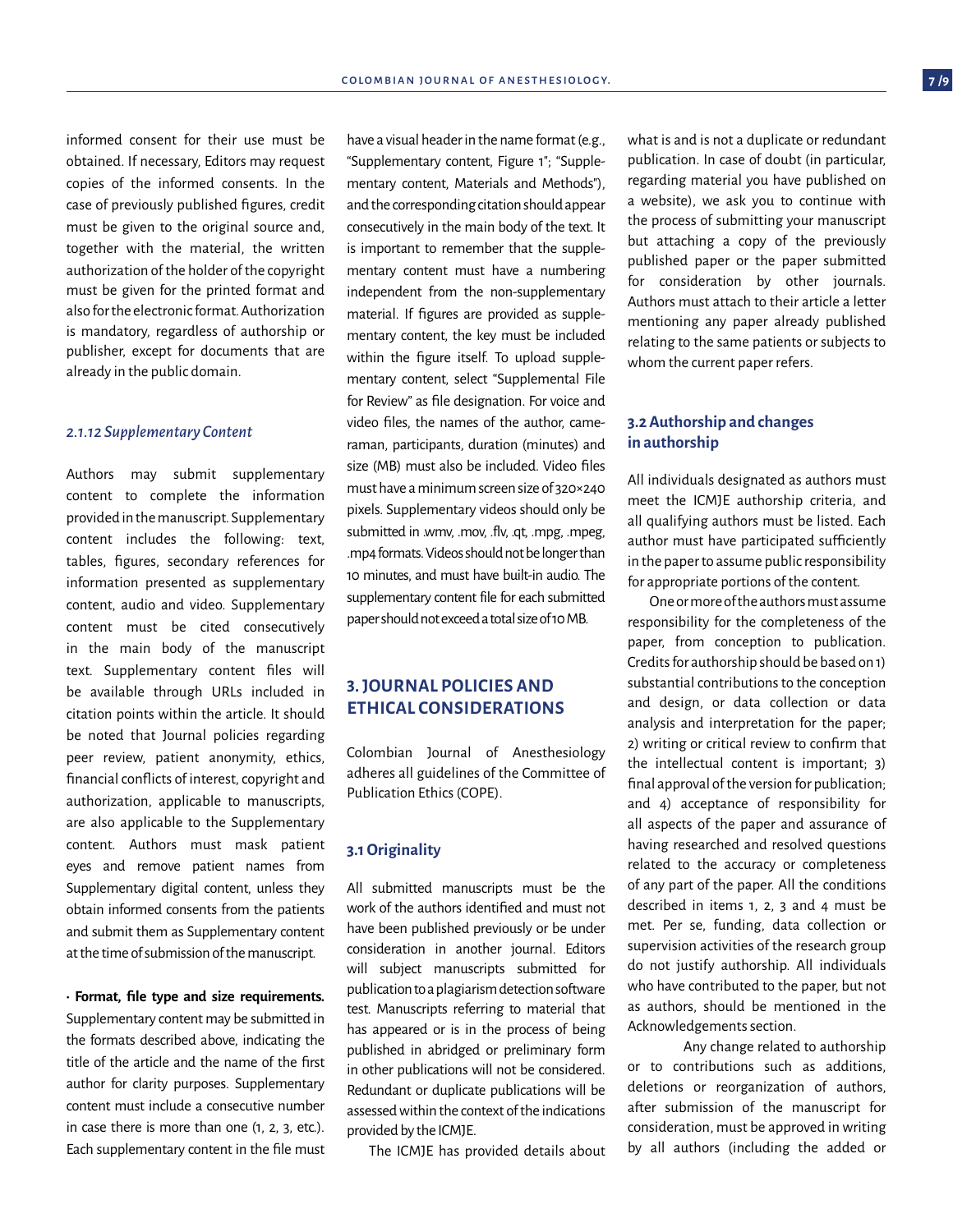withdrawn author) and submitted to the Editorial Office for final consideration. Requests for changes in authorship must come directly from the corresponding author and be submitted to the Editorial Office of the Journal.

All requests must state the reason for the name change and refer to the written permission of all authors.

#### **3.3. Peer review policy**

Peer review is a vital part of the process of publishing a scientific article. It does not only endorse the scientific work but also promotes correctness and improves quality; in fact, it often improves publication odds. The Colombian Journal of Anesthesiology applies a stringent peer review policy.

The Journal uses a double-blind review process. The identities of the authors and thematic and/or methodological reviewers are kept in anonymity throughout the entire review and evaluation process. The editor will usually conduct an initial evaluation of the article to ensure suitability in accordance with the objectives of the Journal and to determine compliance with the requirements for submission.

When the result of this process is positive, the manuscript will then be sent to a minimum of two independent expert thematic reviewers (peer review) to assess the scientific quality of the paper. Peer reviewers are usually local, regional or international experts in the subject matter. This process will take place through the submission platform, leading to communication, as soon as possible, of the decisions made by the editorial team as a consensus of reviewer and editor opinions.

At the end of the submission process, the editorial team, led by the editor, will decide whether to accept or reject the article and will also make a decision regarding suggestions for the authors. Given the above, it is very important to write the first page (also known as page 1) in a separate form, including full information of the authors and their institutional affiliations, as well as all relevant information such as conflict of interest, appreciation and contact information: e-mail, postal address and telephone number. This information is an integral part of the submission described herein for authors. It is understood that, at least during this phase, names of institutions or authors must not be mentioned in the body of the manuscript.

For more information regarding the origin and importance of this process, reading the following articles is recommended:

Miller DR y Donati F. Peer review policies and the Canadian Journal of Anesthesia: an update for authors and readers. Can J Anesth. 2007;54(1). [https://doi.org/10.1007/](https://doi.org/10.1007/BF03021892 ) [BF03021892](https://doi.org/10.1007/BF03021892 )

# **3.4 Copyright**

The Colombian Society of Anesthesiology and Resuscitation (S.C.A.R.E.) is the copyright holder for the articles published in the Journal.

## **3.5 Open Access Creative Commons License**

The Journal is of open access and all articles can be read, downloaded, and shared on a free basis upon publication. Open access is the practice of providing unrestricted web access to peer-reviewed academic research. Open access journals grant "gold" open access, which means immediate open access to all its article on the editor website. The Journal complies with all the Open Access Journal practices and with the DOAJ (Directory of Open Access Journals) definition of open access.

All articles are published under the Creative Commons BY-NC-ND 4.0 license ([https://creativecommons.org/licenses/by](https://creativecommons.org/licenses/by-nc-nd/4.0/deed.es)[nc-nd/4.0/deed.es\)](https://creativecommons.org/licenses/by-nc-nd/4.0/deed.es). This license allows the material to be shared, copied, distributed, provided:

• Proper credit is given to the source, indicating if any change was made.

• The material is not used for commercial ends.

• No material that has been transformed or created from the original is distributed.

# **3.6 Content ownership, plagiarism, and authorizations**

All figures presented must be the exclusive property of authors. In the case of figures that do not meet this requirement, authors must request direct authorization. Authors are responsible for obtaining this authorization. Credits must be included in the key of all authorized printed figures.

These requirements apply in the following cases:

· Previously published materials, such as adapted figures and tables or direct citations of over 50 words, require the permission of the copyright holder (usually the original publisher).

· Unpublished data (i.e., from a conversation or manuscript in preparation) require the authorization of the relevant researcher.

· Photographs showing unmasked faces require authorization from the study subject shown in the photograph. If it is not possible to obtain the consent of the subject or patient, the photographs must be masked.

The Journal uses plagiarism detection software during the initial assessment of submitted manuscripts. Authors are responsible for obtaining and uploading any needed permissions and for clearly and completely identifying any overlapping material and/or quoted or paraphrased passages with proper attribution in the text to avoid plagiarism (including self-plagiarism).

#### **3.7 Retractions and list of errors**

The Journal shall proceed with retractions